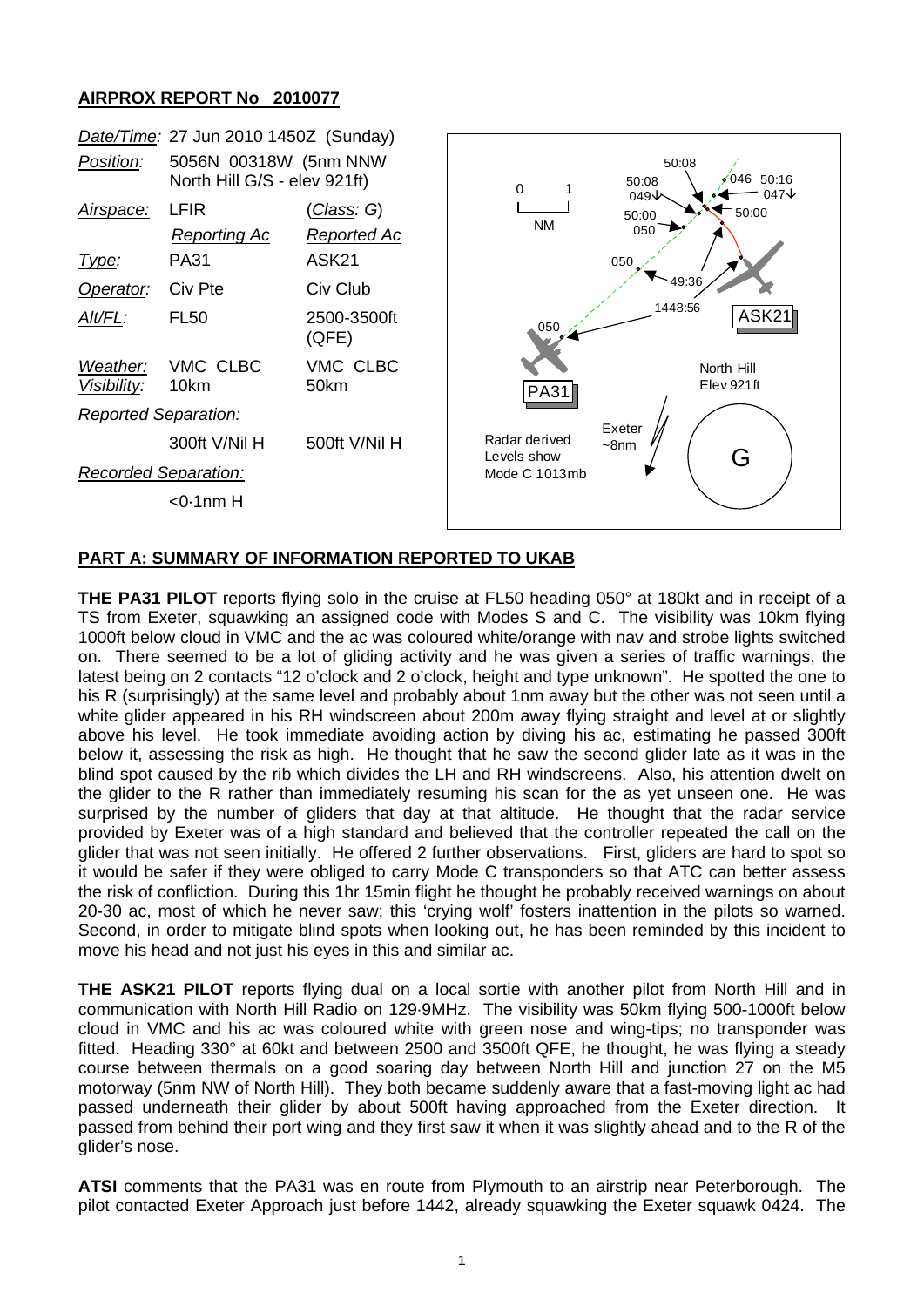flight was placed on a TS and the pilot confirmed maintaining FL50. TI was issued some 3min later at 1445:40, *"PA31 c/s unknown in your half past eleven at five miles right to left slow moving no height information"*. The pilot reported looking. Shortly afterwards at 1446:15, further information was issued, *"PA31 c/s they're numerous primary contacts all unknown to me in your one o'clock between eight and thirteen miles probably gliders as North Hill is active*." The PA31 pilot replied, *"Er we're looking PA31 c/s."* At 1448:55 the TI was updated *"PA31 c/s two unknown primaries in your half past twelve both at four miles probably gliders no height information"*; again the pilot replied, *"Er looking PA31 c/s"*. About 30sec later at 1449:35 the pilot was informed, *"PA31 c/s one of those unknowns is now in your half past twelve at one and a half miles"*. After the pilot reported visual, shortly afterwards, the controller continued, *"...roger in fact there's a pair there"*. Initially, the pilot reported sighting one but not the other before he then reported visual with both, just after 1450:00.

The MATS Part 1, Section 1, Chapter 11, Paragraph 4, defines a TS: 'A Traffic Service is a surveillance based ATS, where in addition to the provisions of a Basic Service, the controller provides specific surveillance derived traffic information to assist the pilot in avoiding other traffic. Controllers may provide headings and/or levels for the purposes of positioning and/or sequencing; however, the controller is not required to achieve deconfliction minima, and the avoidance of other traffic is ultimately the pilot's responsibility. The controller shall pass traffic information on relevant traffic, and shall update the traffic information if it continues to constitute a definite hazard, or if requested by the pilot. However, high controller workload and RTF loading may reduce the ability of the controller to pass traffic information, and the timeliness of such information.'

On this occasion, the Exeter controller passed appropriate and timely TI to the PA31 pilot, about the unknown ac he could observe on his radar display.

UKAB Note (1): Met Office archive data shows the Exeter METAR as 1450Z 27/06/10 EGTE 271450Z 18009KT 140V230 9999 FEW045 25/14 Q1018=

UKAB Note (2): The Burrington radar recording at 1448:56, when Exeter Approach passed updated TI to the PA31 flight, shows the PA31 4·25nm NW of North Hill tracking 050° level at FL50 with a primary return, believed to be the ASK21 glider, in its 1230 position range 3·8nm tracking 330°. The ac continue to close on a line of constant bearing, separation reducing to 1·8nm at 1449:36 when the TI is again updated. At 1450:00, just as the PA31 pilot reports seeing the second glider as well, the ASK21, separation is 0·5nm. Eight seconds later the PA31 is seen commencing a descent passing FL49 with the ASK21 just L of its 12 o'clock range 0·2nm. On the next sweep at 1450:16 the ASK21 is not seen whilst the PA31 is descending through FL47 0·25nm NE of the ASK21's last seen radar return. Taking into account the ASK21's speed up to the Airprox, it is estimated the ac passed within 0·1nm of each other during the incident.

## **PART B: SUMMARY OF THE BOARD'S DISCUSSIONS**

Information available included reports from the pilots of both ac, transcripts of the relevant RT frequencies, radar video recordings, reports from the air traffic controllers involved and reports from the appropriate ATC authorities.

A gliding Member advised that it was not unusual to find gliders at such height, flying below but up to the cloud base, during the summer months. Given that this encounter occurred in Class G airspace, both pilots had equal responsibilities for maintaining their own separation from other ac through see and avoid. Exeter Approach gave good TI to the PA31 pilot, which supplemented his lookout, and it facilitated him acquiring the subject ASK21, albeit late, a part cause of the Airprox. This was possibly owing to the glider initially blending into the cloud backdrop but may have been exacerbated by obscuration by the ac's structure, which the pilot alluded to. Members concurred with the pilot's 'lesson learnt' of moving ones head to mitigate the risk from known blind spots. The ASK21 pilot only saw the PA31, as it appeared just ahead, below and diverging, having already passed, which was effectively a non-sighting, another part of the cause. Although the PA31 pilot's sighting had been